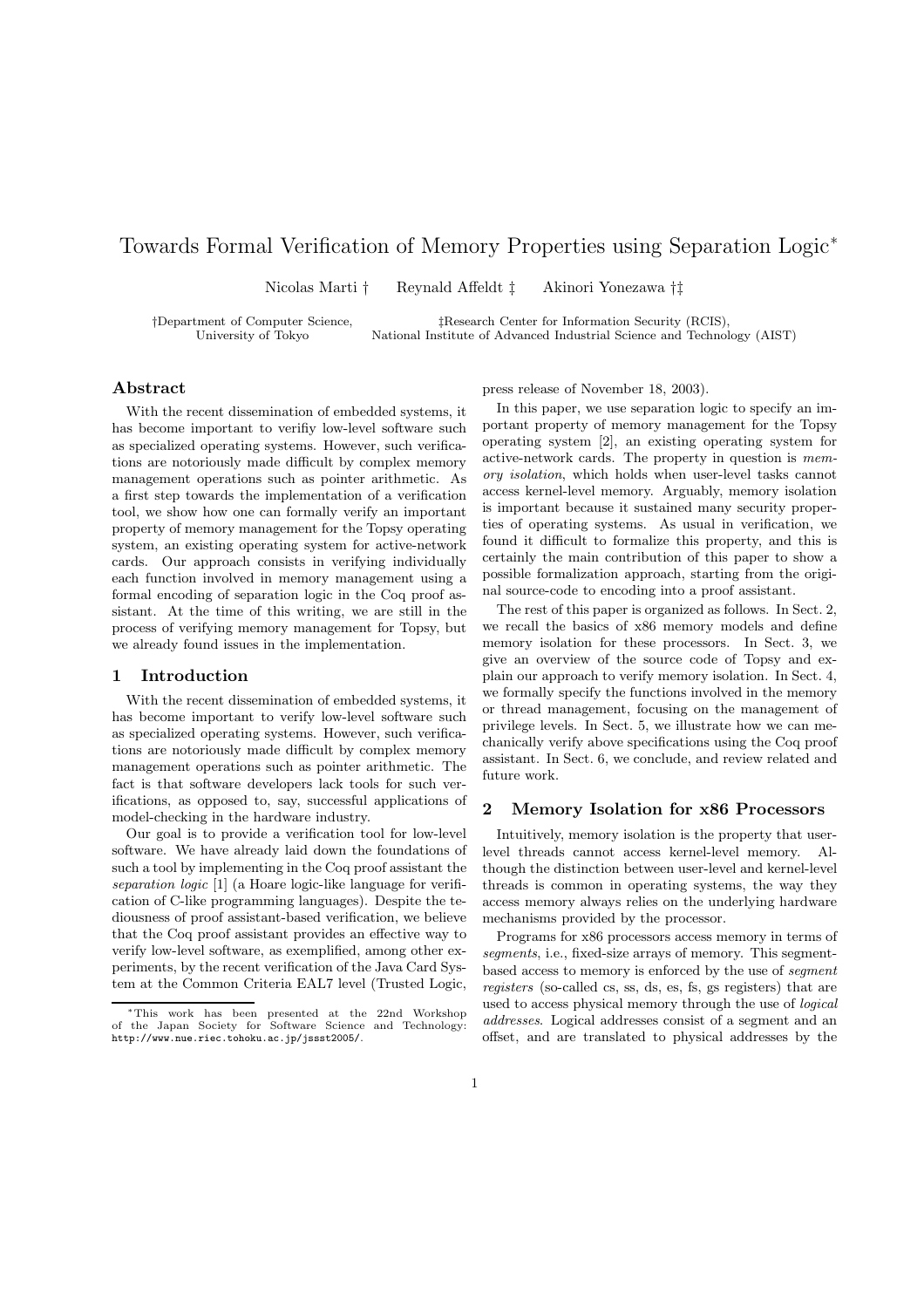hardware based on a conversion table loaded in physical memory and called the global descriptor table (GDT) and pointed to by a special-purpose register called  $gdr<sup>1</sup>$ .

x86 processors also distinguish between privilege levels, i.e., a flag that indicates whether or not the processor may accomplish some operations. The current privilege level of the code is stored in the cs register and is 0 for kernel-level threads and 3 for user-level threads. Also, each segment descriptor stored in the GDT contains a flag called descriptor level privilege that indicates the privilege of the segment.

The memory isolation property for x86 processors can be defined precisely as follows: An operating system based on a x86 segmentation memory model ensures the memory isolation property if all the kernel related memory areas are only covered by kernel privilege segments, and if all user tasks always run in user level privilege.

#### 3 Memory Isolation for Topsy

In this section, we first give an overview of the implementation of Topsy (version 2) and then we explain our approach to verify memory isolation.

### 3.1 Topsy Implementation Overview

The implementation of Topsy is standard enough to be readable by a programmer with little experience. In the following, we comment on the contents of files related to memory and thread management (around 2,000 lines, one half being assembly code). The whole source code of Topsy (around 18,000 lines, available online [3]) is depicted in Fig. 1.



Figure 1: Topsy Source Code

#### 3.1.1 Memory Model

Topsy implements two multi-threaded tasks for the kernel and the user. Accordingly, Topsy splits the memory into kernel-privilege and user-privilege segments by dividing the whole memory into four parts (each part being further divided into two segments). There are three kernelprivilege parts, that respectively contain (1) the GDT and other kernel data structures, (2) the kernel code, data and stack, and (3) a map to input/output ports; there is one user-privilege part that contains the user code, data and stack.

The memory model described above is set by the boot loader. The latter builds the GDT before switching the processor into segmented mode (files creatgdt.inc and pm swtch.inc in directory Boot/ia32/LowCore/CoreLoad). The user-privilege segment is set during kernel initialization (files MMHal.c and mmHalAsm.S in directory Memory/ia32).

#### 3.1.2 Thread Manager

Thread management amounts to thread creation/destruction and context switching. In Topsy, these operations are implemented by the thread manager module (directory Threads).

Upon thread creation, the kernel allocates a *thread de*scriptor, a data structure containing in particular the privilege of the thread. This data structure is built in the function threadBuild that initializes among others the privilege of the thread context (files TMThread.c and ia32/TMHal.c). Context switching is implemented by two functions to restore and save the thread context. The allocation of the processor to a thread is done by restoring the image of the processor state (function restoreContext in file ia32/TMHalAsm.S). When the thread has to release the processor, the kernel saves the thread context into the thread descriptor (function INTHandler in file ia32/TMHal.c).

#### 3.1.3 Memory Manager

The kernel initialization and the thread manager both rely on an internal memory allocation/deallocation mechanism called the heap manager (file Memory/MMHeapMemory.c).

The heap manager exploits a portion of memory called the heap that is reserved by the kernel. The function hmInit initializes the heap. The function hmAlloc is implemented by creating blocks of memory in the heap. The function hmFree implements deallocation by replacing "allocated" blocks in the heap with "free" blocks.

 $1<sup>1</sup>$ More exactly, the GDT is partially mapped to special-purpose registers (a.k.a. segment selectors) to speed-up the translation process.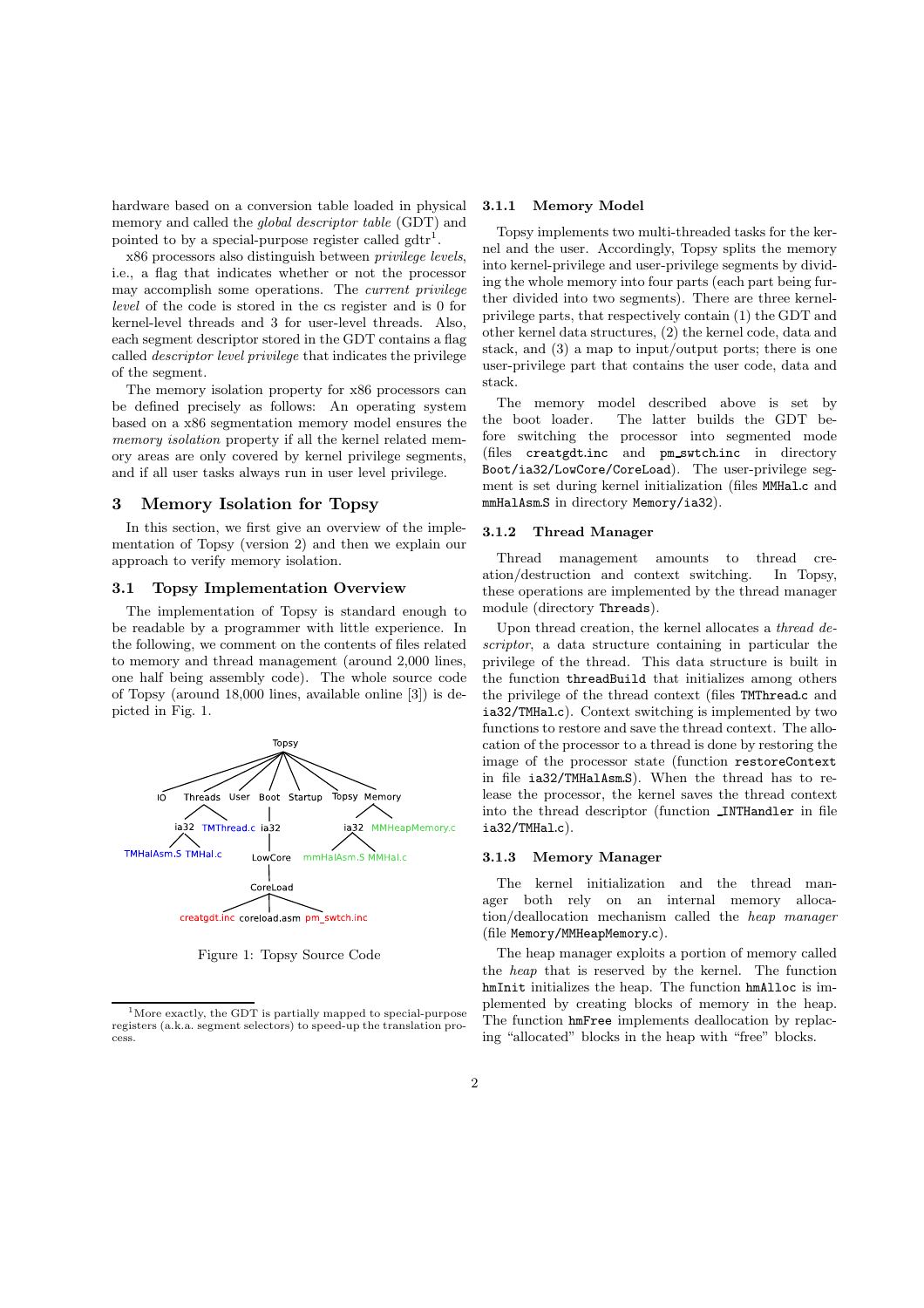### 3.2 Memory Isolation for Topsy

In this section, we explain and discuss how we verify memory isolation for Topsy.

Our approach is to specify for each function involved in the memory or thread management of Topsy its intended behavior regarding privilege handling. The extraction from source code of involved functions and the specification of their intended behaviors is based on a careful reading of the implementation we saw above. For the sake of explanation, let us represent graphically the control flow in the kernel (Fig. 2). Following this control flow, we informally specify the intended behavior of each phase relevant to memory isolation:

- Boot loader and kernel initialization After kernel initialization, the GDT implements the memory model of Topsy and the processor is in segmented mode.
- Heap manager Under the hypothesis of a correct initialization of the heap, newly allocated blocks do not override previously allocated blocks, and only free blocks are marked as such.
- Thread manager Thread descriptors for user threads are initialized with user privilege, and context switching preserves this privilege.

In the next section, we refine these informal specifications to formal ones.



Figure 2: Topsy Control Flow

Arguably, our approach of specifying a selected part of the source code is questionable because it is always possible that some rogue function breaks memory isolation in an apparently unrelated part of the operating system. However, we think that our approach is still relevant for several reasons. The first reason is that, as knowledgeable

programmers, we certainly did specify the most important functions. The second reason is that code sharing limits the possibility for errors. For example, one can imagine that the message passing facilities for communication between threads may break memory isolation by mistakenly overriding thread privileges in the heap. However, since both the message passing facilities and the thread manager rely on the same heap manager, this is unlikely to happen as long as the allocation function allocates only fresh blocks, as we did specify above. Last but not least, the alternative approach of modeling, specifying, and verifying the whole source code is too complex for today's verification tools.

## 4 Formal Specification with Separation Logic

In this section, we formally specify memory isolation for Topsy by refining the informal requirements of the previous section.

### 4.1 The Specification Language

As stated in the introduction, we use separation logic for specification purposes. Separation logic is a language of Hoare triples  $\{P\}$ prg $\{Q\}$  where prg is an imperative program and P, Q are logical formulas. The intended semantics is that, in any state that satisfies formula  $P$ , the execution of program prg leads to a state satisfying formula Q. In order to build sound triples, there is a collection of syntax-directed inference rules.

The novelty of separation logic is to enable specification of memory operations allowed in imperative programs with advanced pointer usage. Let us briefly skim through some typical formulas of separation logic. The most basic formulas are the empty formula (noted Emp) that holds only for the empty heap (noted emp) and the mapsto formula (noted  $l \mapsto e$ , where l is an address and e a value) that holds for the singleton heap that associated the address l with the value e. The most important formula is the separating conjunction (noted ∗). Its purpose is to enable local reasoning by isolating parts of the heap between each other. More precisely,  $P * Q$  holds for a heap h iff there is a partition  $h_1, h_2$  of h such that P holds for  $h_1$  and Q holds for  $h_2$ . For example,  $l_1 \mapsto e_1 * l_2 \mapsto e_2$ never holds when  $l_1 = l_2$ .

#### 4.2 Specification of the Heap Manager

The heap manager of Topsy implements allocation/deallocation primitives using a list-like data structure, hereafter called the heap-list to avoid confusion with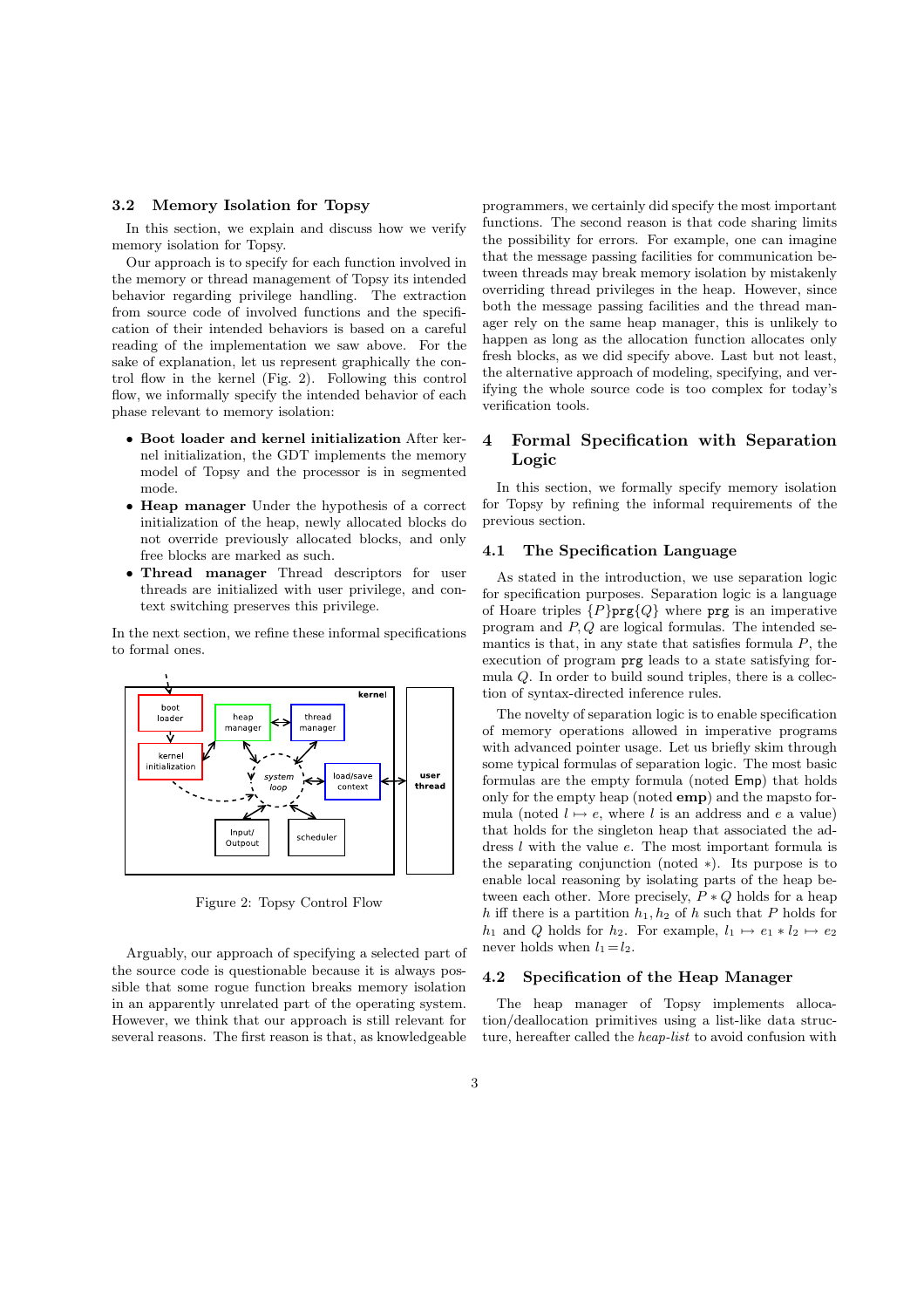the heap of separation  $logic^2$ . Each element of a heap-list is a block that consists of a two-fields header and an array of memory. The header consists of the type of the block (free or allocated) and a pointer to the next block; the array of memory lies in between. The trailing header points to null and is not followed by any array of memory. Observe that the size of arrays of memory can be computed using the values of pointers.

Before specifying the heap manager, let us define a predicate to characterize the heap-list data structure. First, we define a simpler predicate to characterize arrays of memory rooted at some address  $l$  and of length  $sz$ :

$$
\begin{array}{c}\n\text{Array } l \text{ } sz \stackrel{\text{def}}{=} (sz = 0 \ \land \ \text{emp}) \ \lor \\
\text{(} sz > 0 \ \land \ (\exists e. (l \mapsto e)) * (\text{Array } (l+1) \ (sz - 1)))\n\end{array}
$$

Using the Array predicate, we can now define the Heap-list predicate:

$$
\mathsf{Heap-list}\; x \stackrel{def}{=} \exists st. (x \mapsto st, nil) \vee \exists next. (next \neq nil) \wedge (x \mapsto free, next) * \n(\mathsf{Array}\; (x + 2) \; (next - x - 2)) * (\mathsf{Heap-list}\; next) \vee \exists next. (next \neq nil) \wedge (x \mapsto allocated, next) * \n(\mathsf{Array}\; (x + 2) \; (next - x - 2)) * (\mathsf{Heap-list}\; next)
$$

The first clause captures "empty" lists (that contain only the trailing header). The second (resp. third) clause captures lists starting with a free (resp. allocated) block.

#### 4.2.1 Initialization

In this section, we specify the function that initializes the heap-list (see Sect. 3.1.3).

Let us assume that the heap of the heap manager starts at address hm base and has size hm size. The initialization function hmInit turns this area into a heap-list consisting of only one big free block. Let Heap-free be the predicate that holds for heap-lists consisting only of free blocks. Using this predicate, the specification of hmInit becomes:

> {Array hm base hm size} hmInit (hm base, hm size); {Heap-free hm base}

The formal definition of the Heap-free is similar to the definition of the predicate Heap-list:

Heap-free  $x \stackrel{def}{=} \exists st.(x \mapsto st, nil) \vee$  $\exists next.(next \neq nil) \land (x \mapsto free, next) *$  $(\text{Array}(x + 2)(next - x - 2)) * (\text{Heap-free} next)$ 

#### 4.2.2 Allocation/Deallocation

In this section, we specify the allocation/deallocation functions of the heap manager (see Sect. 3.1.3).

The allocation function hmAlloc is implemented by searching for a large-enough free block in the heap-list. If such a block can be found, it is split into an allocated block (whose address is returned) and a free block (available for further allocations).

The specification of the allocation function consists in checking that newly allocated blocks do not use already allocated addresses. Our idea is to define a predicate that characterizes heap-lists and isolate any previously allocated block: (Heap-alloc $_{\{l,k,\ldots\}}$  hm base) is the same as (Heap-list  $hm\_base$ ) without the arrays of memory starting at addresses  $l, k, \ldots$  Using this predicate, we can specify that any allocated block (starting at address  $x$  and of size  $size_x$ ) do not overlap with newly allocated block (starting at address  $y$  —provided the function does not fail— and of size  $size_y$ ):

$$
\left\{\begin{array}{l}\n\left\{\begin{array}{l}\n\text{Heap-alloc}_{\{x-2\}}\hbar m\_base * \text{Array } x \text{ size}_x \land y=0 \\
\text{hmAlloc}(size_y, y);\n\end{array}\right. \\
\left\{\begin{array}{l}\n(\exists size.size \geq size_y \land \\
\text{Heap-alloc}_{\{x-2,y-2\}}\hbar m\_base * \\
\text{Array } x \text{ size}_x * \text{Array } y \text{ size } \land y \neq 0)\lor \\
(\text{Heap-alloc}_{\{x-2\}}\hbar m\_base * \text{Array } x \text{ size}_x \land y=0)\n\end{array}\right\}
$$

The formal definition of the Heap-alloc predicate follows:

```
Heap-alloc_L l \stackrel{def}{=} \exists st. (l \mapsto st, nil) \; \forall\exists next.(next \neq nil) \land (l \mapsto free, next) *Array(l+2)(next-l-2)* Heap-alloc<sub>L</sub> next ∨
\exists next.(next \neq nil) \land (l \mapsto allocated, next) *(l \notin L \rightarrow Array(l+2)(next-l-2))∗Heap-alloc<sub>r</sub> next ∨
\exists next.(next \neq nil) \land (l \mapsto allocated, next) *(l \in L \rightarrow Emp) * Heap-alloc<sub>L</sub> next
```
The specification of the deallocation function hmFree (omitted here by lack of space) makes use of the same predicates for the pre/post-conditions.

## 4.3 Specification of the Thread Manager 4.3.1 Initialization

In this section, we specify the function that initializes the thread descriptors (see Sect. 3.1.2). Recall that we want to ensure that thread descriptors initialized on behalf of the user space are properly set.

The initialization of thread descriptors is performed by the function threadBuild which takes two parameters: the privilege of the thread (parameter space, that can be either KERNEL or USER) and the location of the

<sup>2</sup>Readers familiar with separation logic will observe that we do not use the standard allocation/deallocation primitives.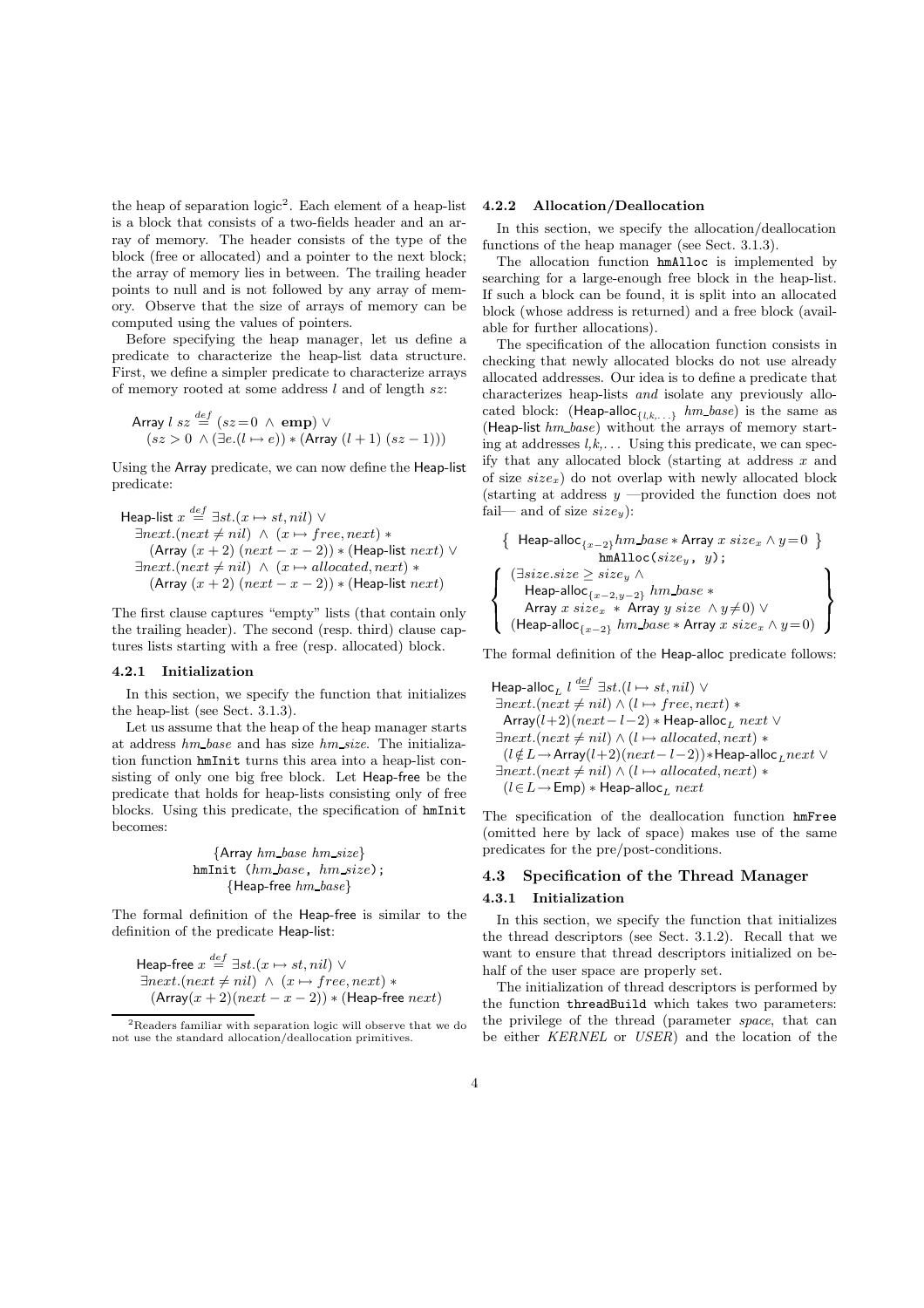thread descriptor to be initialized (parameter  $x$ , of type  $threadPtr)$ . The following specification states that the creation of user-space thread initializes the fields corresponding to the registers in the thread descriptor to userprivilege (& represents the binary-and operator):

$$
\{ (space=USER) \land (Array \ x \ (size of \ threadPtr)) \} \qquad \text{threadBuild} \ (space, \ x);
$$
\n
$$
\{ (\exists \text{cs. } x \text{.contextPtr.tf\_cs} \rightarrow \text{cs} \land \text{cs&3} = 3) * \cdots * \text{True} \} \qquad \text{for} \\\text{for the fields } \text{cs,} \text{ds,} \text{ss,} \text{es,} \text{cs,} \text{fs,} \text{gs} \qquad \text{True}
$$

#### 4.3.2 Context Switch

In this section, we specify the functions that save and restore the processor context during context switch (see Sect. 3.1.2).

The processor context consists of the value of its registers-set. There is a data structure to store these values in thread descriptors. The context-switch functions make the translation between these data structures and the processor context. In order to ensure memory isolation, we need to verify that (1) after restoring a user-privilege thread descriptor, the processor runs in user privilege, and (2) after saving a user-privilege processor context, the corresponding thread descriptor has user-privilege.

Before specifying context switch, we introduce notations to accommodate assembly code. The idea is to translate assembly code to the imperative language of separation logic. More precisely, we identify a set of variables to match registers (for example, the variable CR0 represents the CR0 register), and we model memory-based operations using pointer-based operations (for example, load operations become dereferences). The only difficulty are stack-based operations. In contrast, branching operations are easily translated because the assembly code in question does not exhibit complicated control flow.

We now formally specify the restore function (the save function is similar). The restore function consists of assembly code starting after the label restoreContext; it receives the data structure containing the processor context through the esp register. The specification below ensures that restoring a user-privilege processor context data structure does lead to a user-privilege processor context:

$$
\left\{\n\begin{array}{c}\n\left(\underbrace{esp \mapsto \dots, \text{c.s}, \dots} \land (\text{c.s} \& 3 = 3 \land \dots)}_{\text{for the fields } \text{c.s}, \text{d.s}, \text{c.s}, \text{d.s}, \text{c.s}, \text{d.s}}\n\end{array}\n\right\}\n\right\}\n\text{trial}\n\left\{\n\begin{array}{c}\n\text{Firs} \\
\text{restoreContext}: \dots \\
\text{for the registers } \text{c.s}, \text{d.s}, \text{s.s}, \text{e.s}, \text{f.s}, \text{g s} \\
\text{for the registers } \text{c.s}, \text{d.s}, \text{s.s}, \text{e.s}, \text{f.s}, \text{g s} \\
\text{icat}\n\end{array}\n\right\}
$$

### 4.4 Specification of the Boot Loader

In this section, we formally specify that the boot loader sets a GDT implementing the intended memory model (see Sect. 3.1.1).

The specification of the GDT amounts to an arithmetic characterization of Topsy memory model. Initially, there is an image of the GDT in the boot loader data beginning at GDT00. First, the boot loader copies the image of the GDT to its final location. Then, it fills the gdtr register with the address of the GDT (called  $qdt$  base) and its size (equal to 5). Finally, it switches the processor into segmented mode by setting the first bit of the control register CR0. Let Valid-Segment-Descriptor be a predicate that characterizes valid segment descriptors. The specification of the boot loader becomes:

$$
\left\{\begin{array}{l}\text{Array } GDT00 (5*8)*Array 1000 (5*8) \land \newline (\forall x. 0 \leq x < 5 \rightarrow \newline \text{Valid-Segment-Descriptor}(GDT00+x*8))\\ \text{Create_GDT}: \dots\\ \text{PM\_Switch}: \dots\\ \left\{\begin{array}{l} CR0 \& 1 = 1 \land (\forall x. 0 \leq x < 5 \rightarrow \newline \text{Valid-Segment-Descriptor}(gdt\_base + x*8))\end{array}\right\}
$$

The definition of the Valid-Segment-Descriptor follows. Intuitively, (Valid-Segment-Descriptor  $x$ ) holds when  $x$  is the starting address of a segment descriptor that is either in kernel mode or the corresponding segment is inside the user working area:

Valid-Segment-Description 
$$
x \stackrel{def}{=} \exists y_0, \ldots, y_7. x \mapsto y_0, \ldots, y_7 * \text{True } \wedge
$$
  
 $((y_5 \div 32) \& 3 = 0 \vee (y_2 + 2^8 * y_3 + 2^{16} * y_4 + 2^{24} * y_7) \ge 2^{14})$ 

## 5 Formal Verification with Coq

In this section, we illustrate how above specifications can be verified formally using the Coq proof assistant. For this purpose, we have implemented a version of separation logic in Coq that we use to translate as faithfully as possible the original source code of Topsy. At the time of this writing, we have already translated and verified some parts of the specifications presented in the previous section and already found some issues. The corresponding Coq scripts (around 7,000 lines of scripts) are available online [4].

By way of example, let us show how we verify the initialization of the heap manager described in Sect. 4.2.1. First, we translate the source code of the hmInit function into Coq, see Fig. 3. Second, we formalize the pre/postconditions. This requires the encoding in Coq of the predicates Array and Heap-free: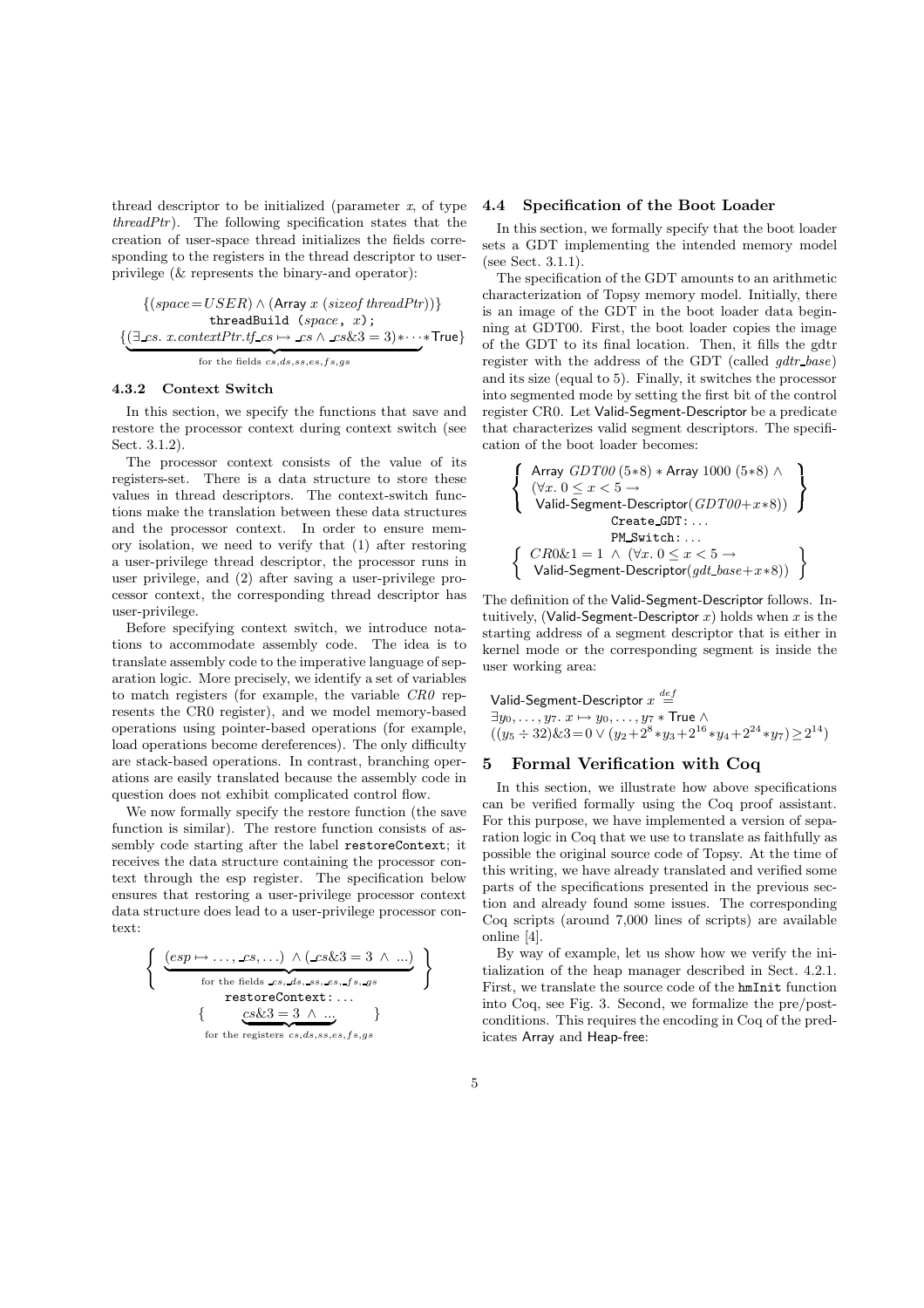```
Fixpoint Array (x:loc) (sz:nat) : assert :=
 match sz with
   0 \Rightarrow Emp| S n => (fun s => fun h => \exists y,
      ((int_e (loc2val x)) \rightarrow (int_e y)) s h **
        (Array (S x) n)
 end.
```

```
Inductive Heap_free: expr->store.s->heap.h->Prop :=
  heap_nil: \forall e \text{ s} h status next, eval next s = 0 ->
   (e|-->status::next::nil) s h -> Heap_free e s h
| heap_cons: \foralle s h next h1 h2 x y, y \neq 0 ->
   disjoint h1 h2 \land equal h (union h1 h2) ->
   eval e s = loc2val x -> eval next s = loc2val y ->
```

```
(e|--\rangleFree::next::nil ** Array(x+2)(y-x-2) s h1 ->
Heap_free next s h2 -> Heap_free e s h.
```
Using above predicates and the Coq translation of the hmInit function, we can input the corresponding Hoare triple in Coq and check whether it holds:

```
Lemma hmInit_verif: ∀adr size, adr>0 -> size>4 ->
  Array adr size }
 (hmInit adr size)
 { Heap_free (nat_e adr) }.
```
Actually, it happens that the above lemma does not hold because the original hmInit builds the trailing header outside of the heap. Indeed, the addition in line 8 of source code in Fig. 3 generates an out of range address. This problem is not an error in the sense that it does not lead to any abnormal behavior, but it certainly undermines reusability of functions.

Modulo this correction, the proof is straightforward because the code amounts to structure assignments. In practice, we appeal to a weakest-precondition generator whose output can be solved using basic properties of separating connectives (namely, monotony and adjunction: the logical view of destructive update).

#### 6 Conclusion

In this paper, we presented an approach to formal verification of memory properties of low-level software using separation logic. More precisely, we specified and partly verified the property of memory isolation for the Topsy operating system. Our approach was to extract from the source code the functions involved in thread and memory management (around 300 lines of code mixing C and assembly) in order to specify them individually. In addition, we illustrated mechanical verification in the Coq proof assistant, exhibiting an issue we found in the implementation.

Related Work The delta-core project [5] aims at verifying a micro-kernel written in a C-like language. Verification of properties of system calls have been specified and

verified in the PowerEpsilon proof assistant after source code translation. The main difference with our work is that we focus on properties of memory management.

The VFiasco project [6] aims at verifying memory properties of a micro-kernel. The approach is to automatically translate a subset of the C++ language into the PVS proof assistant where a model of x86 processors has been implemented. The translation process seems to be the current challenge this project is facing.

The implementation of separation logic we did in the Coq proof assistant is similar to work by Weber in Isabelle [7]. The main difference is technical: we use an abstract data type implemented by means of modules for the heap whereas Weber uses partial functions.

Future Work Specifications written with lists are difficult to work with. In order to facilitate verification, we are currently implementing lemmas to prove properties of linked lists. In contrast, portions of code that only deal with assignments and branching instructions should be handled automatically. For that purpose, we plan to interface our Coq implementation of separation logic with existing work an automation of verification of separation logic [8].

### References

- [1] John C. Reynolds. Separation Logic: A Logic for Shared Mutable Data Structures. In 17th IEEE Symposium on Logic in Computer Science (LICS 2002), p. 55–74. Invited lecture.
- [2] Lukas Ruf, Claudio Jeker, Boris Lutz, and Bernhard Plattner. Topsy v3: A NodeOS For Network Processors. In 2nd International Workshop on Active Network Technologies and Applications (ANTA 2003).
- [3] Browsable Topsy Source Tree. http://www.tik.ee. ethz.ch/~topsy/Source.
- [4] Formal Verification of Memory Isolation for Topsy. http://web.yl.is.s.u-tokyo.ac.jp/~affeldt/ seplog. Coq scripts. Work in progress.
- [5] Ming-Yuan Zhu, Lei Luo, and Guang-Zhe Xiong. A Provably Correct Operating System: delta-Core. Operating Systems Review, 35(1):17–33, January 2001.
- [6] Michael Hohmuth and Hendrik Tews. The VFiasco Approach for a Verified Operating System. In 2nd ECOOP Workshop on Program Languages and Operating Systems (ECOOP-PLOS 2005).